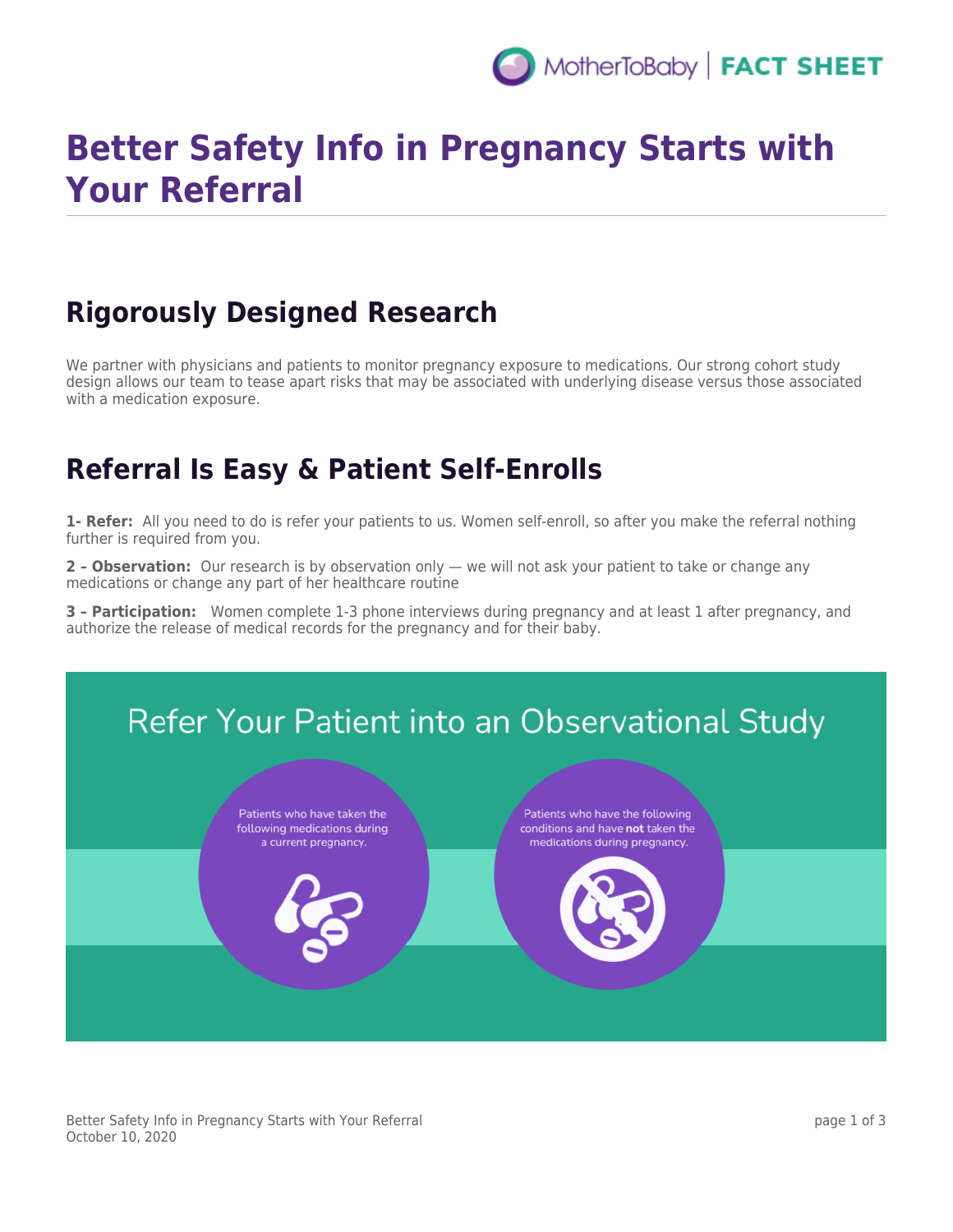

### *Please consider referring your patients if they fall into either of these two groups:*

- Patients who have taken any of the following **medications** during a current pregnancy:
- Actemra® (Tocilizumab)
- Arava® (Leflunomide)
- Aubagio® (Teriflunomide)
- Cimzia® (Certolizumab)
- Dupixent® (Dupilumab)
- Fasenra® (Benralizumab)
- Ilumya™ (Tildrakizumab)
- Kevzara® (Sarilumab)
- Motegrity® (prucalopride)
- Nucala® (Mepolizumab)
- Otezla® (Apremilast)
- Tremfya® (Guselkumab)
- Xeljanz® (Tofacitinib)
- 2. Patients who have the following conditions and have **not taken the above medications** during pregnancy.
	- Ankylosing Spondylitis
	- Asthma
	- Atopic Dermatitis
	- Crohn's Disease
	- Functional Constipation
	- Juvenile Idiopathic Arthritis
	- Multiple Sclerosis
	- Psoriasis
	- Psoriatic Arthritis
	- Rheumatoid Arthritis
	- Ulcerative Colitis

# **Patient Education & Provider Resources**

MotherToBaby is a service of the non-profit Organization of Teratology Information Specialists (OTIS). In addition to conducting pregnancy registry studies, we are dedicated to providing no-cost evidence-based information to mothers and health professionals about medications and other exposures during pregnancy and while breastfeeding. We can provide you with patient and provider resources including:

• Patient-friendly Fact Sheets